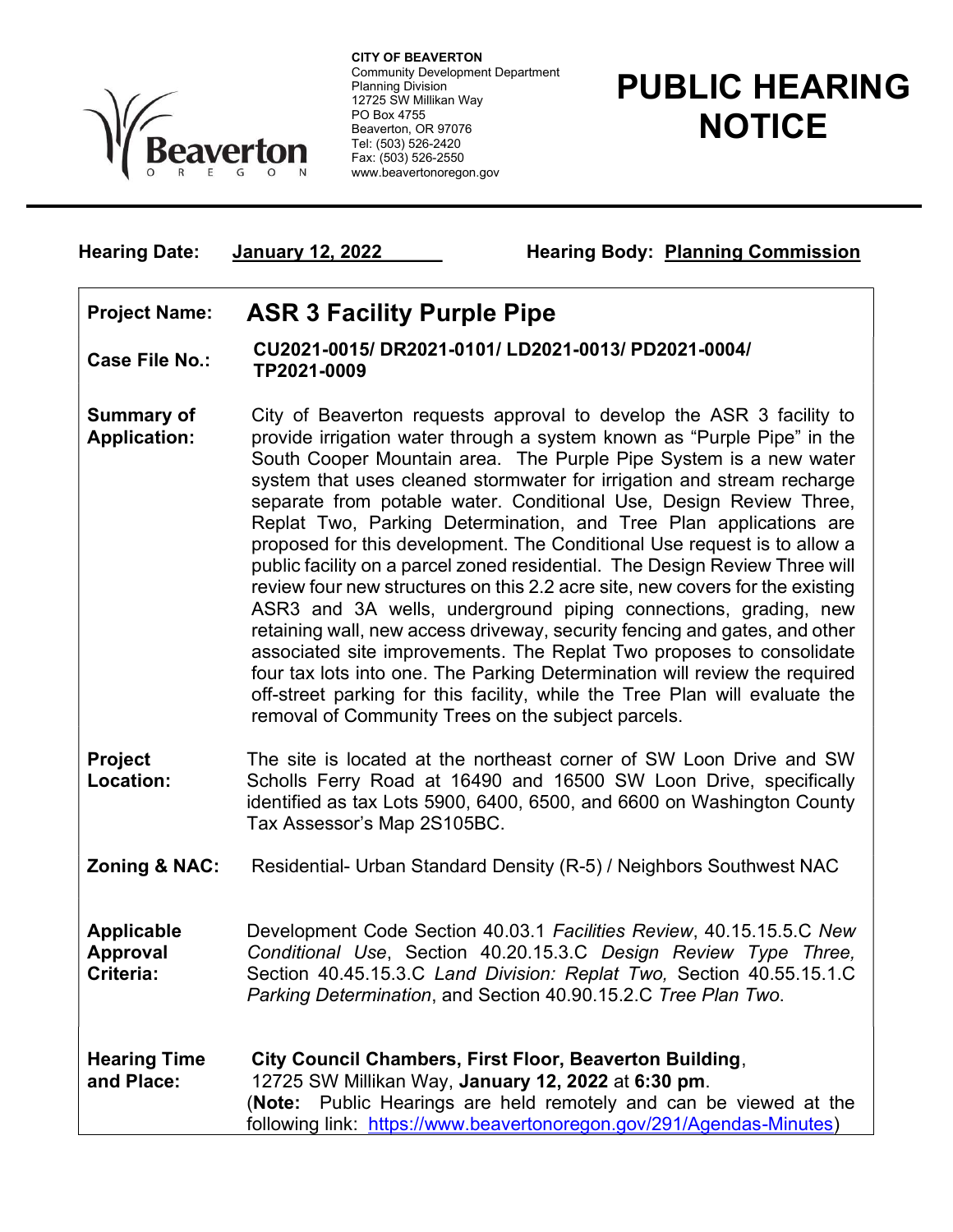| <b>Staff Contact</b><br>(Project<br>Planner): | Sambo Kirkman, Senior Planner<br>503-526-2557 / skirkman@beavertonoregon.gov                                                                                                                                                                                                                                                                                                                                                                                                                                                |
|-----------------------------------------------|-----------------------------------------------------------------------------------------------------------------------------------------------------------------------------------------------------------------------------------------------------------------------------------------------------------------------------------------------------------------------------------------------------------------------------------------------------------------------------------------------------------------------------|
| How to<br><b>Participate</b>                  | Given the current COVID-19 crisis the City of Beaverton strongly<br>encourages submitting written public testimony via email to the<br>project planner. However, visitor comments and public hearing testimony<br>can be provided in the following ways:                                                                                                                                                                                                                                                                    |
|                                               | writing<br>project<br>planners<br>the<br>In.<br>via<br>email<br>to<br>$\bullet$<br>skirkman@beavertonoregon.gov<br><u>or</u><br>mailboxceddplanning@beavertonoregon.gov.                                                                                                                                                                                                                                                                                                                                                    |
|                                               | In writing via mail to project planner to PO Box 4755, Beaverton, OR 97076<br>Join Zoom webinar conference via phone or computer. Meeting ID and<br>$\bullet$<br>password, as well as the meeting link, can be found at<br>https://www.beavertonoregon.gov/291/Agendas-Minutes.<br>• In person on a video link. The Planning Commission Meeting can be<br>viewed from the Beaverton Building Council Chambers, and in-person<br>public hearing testimony may be provided on a computer set up in the<br>Beaverton Building. |

\*\*\*NOTE: The City of Beaverton has declared a State of Emergency due to COVID-19 and the Community Development Department is closed to the public until further notice. The Community Development Department is evaluating temporary changes to processes and procedures to respond appropriately to the COVID-19 State of Emergency and is committed to ensuring that the land use review process continues to fulfill the requirements of state and local law while protecting the health and wellbeing of the community.\*\*\*

Pursuant to Section 50.88 of the Beaverton Development Code, written comments or exhibits submitted prior to the hearing in order to be submitted by staff at the hearing must be received by the City Recorder or project planner no later than 4:30 p.m. on the day of the scheduled hearing. To be made a part of the written staff report, correspondence needs to be received by Thursday, December 30, 2021. All written testimony provided prior to the meeting will be provided to Planning Commission prior to their decision. Please reference the Case File Number and Project Name in your written comments. Comments are encouraged be provided comment via email to skirkman@beavertonoregon.gov.

A copy of all documents and evidence submitted by or on behalf of the applicant, and applicable review criteria, are available for inspection. Please contact the project planner for more information or to view documents electronically. A copy of the staff report will be available for inspection at no cost at least seven (7) calendar days before the hearing. A copy of any or all materials will be provided at a reasonable cost. A copy of the staff report may also be viewed online at: www.beavertonoregon.gov/DevelopmentProjects

Staff strongly encourages you to participate in the public process by reviewing documents online and viewing the public meeting at https://www.beavertonoregon.gov/291/Agendas-Minutes. If you do not have the technology to view documents, watch, or participate in the meeting, please contact the project planner for additional support.

## Facilities Review Committee Meeting Day: December 8, 2021

The Facilities Review Committee is not a decision-making body but advises the Director and Planning Commission on a project's conformity to the technical criteria specified in Section 40.03 of the Beaverton Development Code. The Director will include the Committee's recommendation in the staff report to the decision-making authority. The Facilities Review Committee meeting is open to the public but is not intended for public testimony.